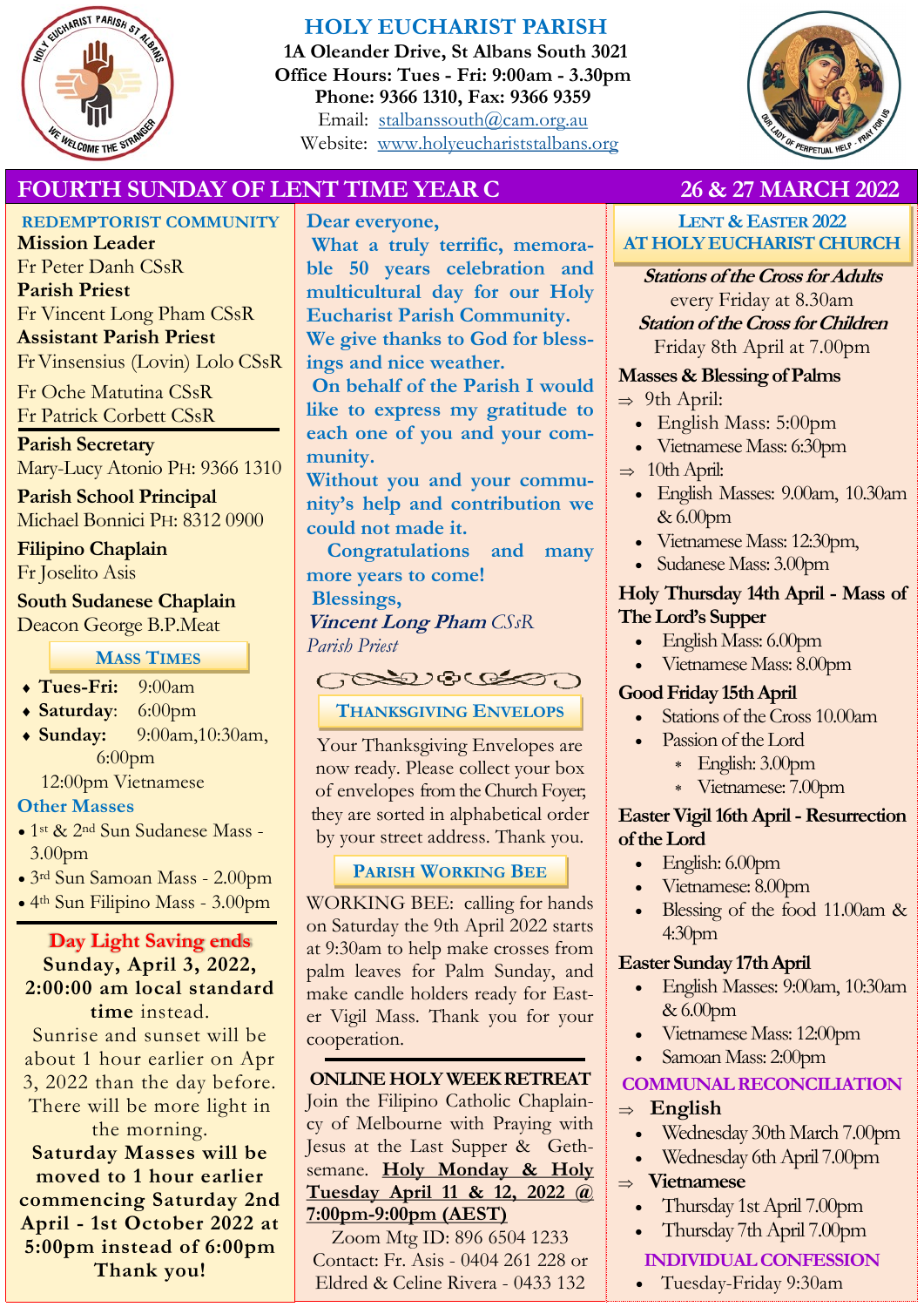#### **THE LIVING WORD First reading Joshua 5:9-12**

#### *The Israelites celebrate their first Passover in the Promised Land*

The Lord said to Joshua, 'Today I have taken the shame of Egypt away from you.' The Israelites pitched their camp at Gilgal and kept the Passover there on the fourteenth day of the month, at evening in the plain of Jericho. On the morrow of the Passover they tasted the produce of that country, unleavened bread and roasted ears of corn, that same day. From that time, from their first eating of the produce of that country, the manna stopped falling. And having manna no longer, the Israelites fed from that year onwards on what the land of Canaan yielded.

#### **Responsorial Psalm Ps. 33(34):2-7**

#### **Taste and see the goodness of the Lord.**

I will bless the Lord at all times, his praise always on my lips; in the Lord my soul shall make its boast. The humble shall hear and be glad.

#### **Taste and see the goodness of the Lord.**

Glorify the Lord with me. Together let us praise his name. I sought the Lord and he answered me; from all my terrors he set me free.

#### **Taste and see the goodness of the Lord.** Look towards him and be radiant; let your faces not be abashed.

This poor man called, the Lord heard him and rescued him from all his distress.

#### **Taste and see the goodness of the Lord.**

# **Second reading 2 Corinthians 5:17-21**

#### *God reconciled himself to us through Christ*

For anyone who is in Christ, there is a new creation; the old creation has gone, and now the new one is here. It is all God's work. It was God who reconciled us to himself through Christ and gave us the work of handing on this reconciliation. In other words, God in Christ was reconciling the world to himself, not holding men's faults against them, and he has entrusted to us the news that they are reconciled. So we are ambassadors for Christ; it is as though God were appealing through us, and the appeal that we make in Christ's name is: be reconciled to God. For our sake God made the sinless one into sin, so that in him we might become the goodness of God.

#### **Gospel Acclamation Luke 15:18**

Praise and honour to you, Lord Jesus Christ! I will rise and go to my Father and tell him: Father, I have sinned against heaven and against you. Praise and honour to you, Lord Jesus Christ!

#### **Gospel Luke 15:1-3,11-32**

#### *The prodigal son*

The tax collectors and the sinners were all seeking the company of Jesus to hear what he had to say, and the Pharisees and the scribes complained. 'This man' they said 'welcomes sinners and eats with them.' So he spoke this parable to them: 'A man had two sons. The younger said to his father, "Father, let me have the share of the estate that would come to me." So the father

divided the property between them. A few days later, the younger son got together everything he had and left for a distant country where he squandered his money on a life of debauchery. 'When he had spent it all, that country experienced a severe famine, and now he began to feel the pinch, so he hired himself out to one of the local inhabitants who put him on his farm to feed the pigs. And he would willingly have filled his belly with the husks the pigs were eating but no one offered him anything. Then he came to his senses and said, "How many of my father's paid servants have more food than they want, and here am I dying of hunger! I will leave this place and go to my father and say: Father, I have sinned against heaven and against you; I no longer deserve to be called your son; treat me as one of your paid servants." So he left the place and went back to his father. 'While he was still a long way off, his father saw him and was moved with pity. He ran to the boy, clasped him in his arms and kissed him tenderly. Then his son said, "Father, I have sinned against heaven and against you. I no longer deserve to be called your son." But the father said to his servants, "Quick! Bring out the best robe and put it on him; put a ring on his finger and sandals on his feet. Bring the calf we have been fattening, and kill it; we are going to have a feast, a celebration, because this son of mine was dead and has come back to life; he was lost and is found." And they began to celebrate. 'Now the elder son was out in the fields, and on his way back, as he drew near the house, he could hear music and dancing. Calling one of the servants he asked what it was all about. "Your brother has come" replied the servant "and your father has killed the calf we had fattened because he has got him back safe and sound." He was angry then and refused to go in, and his father came out to plead with him; but he answered his father, "Look, all these years I have slaved for you and never once disobeyed your orders, yet you never offered me so much as a kid for me to celebrate with my friends. But, for this son of yours, when he comes back after swallowing up your property – he and his women – you kill the calf we had been fattening." 'The father said, "My son, you are with me always and all I have is yours. But it was only right we should celebrate and rejoice, because your brother here was dead and has come to life; he was lost and is found."'

## **REFLECTION ON THE GOSPEL**

Unfailing forgiveness and arms open to welcome back wayward sons and daughters is a key motif in today's gospel story. There is no room in the hearts of Jesus' critics for such forgiveness: upright law-abiding people should exclude "sinners" from their company. In a first-century Jewish context, it was easy enough to be a sinner. Whole groups of people, depending on their occupation, fell into that category simply because they failed to observe one or more of the 618 prescriptions of the law. Jesus' response to critics is the story of a parent whose adult children lose their way. One son finds his way back to the centre of family life and the support of the wider community while the other more law-abiding son seems to place himself outside the family circle, holding on to the resentment he feels at his sibling's return.

We need to attend to the gaps in the story: there may be daugh-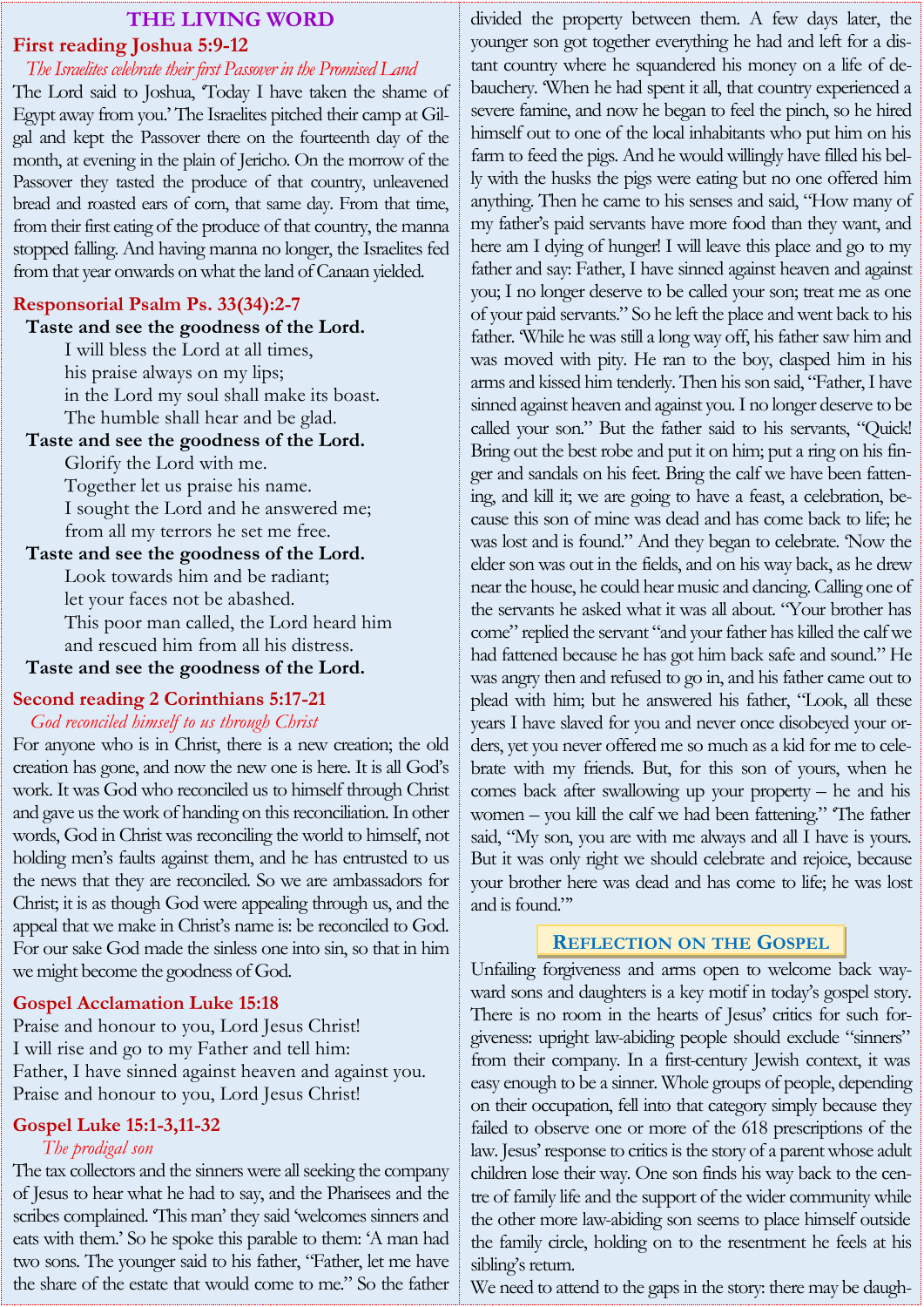ters as well as sons in the family; there is surely another parent, a mother who shares the heartache of her husband when their younger son requests his share of the estate. To make such a request in this context is tantamount to wishing his parents dead. The older brother is not disadvantaged: he is assured of a two-thirds share according to the law as well as the ongoing love and support of his family, as his father makes clear.

The contrast between the young man's acquisitive nature and his parents' capacity to relinquish substantial property in the interests of relationship is striking. No motive is offered for the son's readiness to break all his ties and get as far away as he can. In the distant country, he squanders both his inheritance and his identity. A "severe famine" becomes the catalyst for his change of direction. Famine in any age means devastation of the earth that can lead to displacement, to broken relationships and even to global conflicts. In turning back, the young man shows no real interest in a restored relationship with his family or ancestral lands. Rather, he devises a plan that will put food in his belly. He composes a speech about having sinned against his father and against God and about being prepared to share the status of the servants. Thanks to the expansive heart of an extraordinarily compassionate parent, he does not have to deliver the speech he has prepared. Famine becomes feast. So it is with our merciful God. We abandon, even betray. We waste the bounty of Earth. Our motives for returning to the sources of love and community are very mixed, and yet our merciful God is ever ready, with our cooperation, to turn famine into feast. For that to happen in our times, we must turn away from our acquisitive, wasteful ways and respond as one to the pain of our planetary home.

#### **By Veronica Lawson RSM**

#### **CHRIST'S SACRIFICE ON THE CROSS AND AT MASS**

To understand the Mass, we must first understand what a sacrifice is. It is the offering of a victim by a priest to God alone, and the destruction of it in some way to acknowledge that He is the Creator and Lord of all things. The word *sacrifice* means "something made sacred." It is a gift that a priest offers to God as a sign that those offering belong entirely to Him. The gift is destroyed to show God that the people offering the sacrifice wish to belong to Him alone and that they want to make up for the wrong they have done Him. Therefore, sacrifice expresses obedience and atonement.

A sacrifice requires an altar, a visible gift or victim, and a priest. It must be offered to God alone and must be an outward sacrificial offering -by which it is consecrated to God -as well as an inward offering of the heart -to acknowledge that God is the Creator and Lord of all.

A group of persons may pray by sign, offering a gift to God in token of their inward dispositions. They do this through someone elected or appointed to act in their name - that is, through a priest. When the priest makes the offering in the name of the people, he puts the visible gift on the altar with a certain ceremony or holy action. In this way, the gift passes at once from the ownership of the people into the possession of God and thereby becomes sacred or consecrated. In other words, it is offered as a *sacrifice* to the Lord.

A sacrifice is more than public prayer; it is a public action, the greatest act of public worship. By it we acknowledge that God is the Creator and Lord of all and that we depend entirely upon Him.

The outward offering of the gift signifies the inward offering or consecration of our life to God. From the earliest times, men have offered God two kinds of gifts. They were either unbloody gifts, such as corn, oil, bread, or the firstfruits of the fields; or bloody gifts, such as sheep, lambs, calves, or heifers. These gifts signified human life, and by publicly offering such gifts, the people wished to express by sign that they consecrated, or gave back to God, their own life, which they had received from Him.

The first children of Adam and Eve were Cain and Abel. Cain grew up to be a farmer, and Abel became a shepherd. Cain and Abel offered gifts to God as a sacrifice. Cain offered fruit and grain; Abel offered a lamb of his flock. They offered these gifts to God by burning them. This expressed that they depended on God for everything as their Creator and that they were willing to obey Him in all His laws. Since Abel could not take his own life to show that He depended upon God, he offered the life of a lamb, which took his place. All this was a sign that Abel wanted to give himself and all he had to God, and that he wanted to be obedient. When God saw that Cain's heart was full of evil, He was not pleased with his gifts. But God was pleased with Abel's gifts because his heart was full of goodness, and he offered his gifts to God with a better spirit.

Sacrifice expresses atonement for sin. By sin man offended God and deserved the penalty of death. By killing an animal and offering it to God, man wanted to show that he was willing to devote his life to God in obedient service in atonement for his sins.

In the ceremonies of the annual day of atonement in the Old Testament, the high priest laid his hands upon the head of a scapegoat as a sign that he was putting upon this animal all the sins of the people who stood around him. Then the scapegoat was led forth and driven into the desert, where it perished. This was a sign that the people's sins were destroyed with the life of the animal.

After the Deluge, Noah built an altar and offered to God a sacrifice of thanksgiving. Melchizedek, the king of Salem and a priest of the Most High God, offered a sacrifice of bread and wine. Abraham was ready to offer his only son in sacrifice. Moses, too, built an altar at the foot of the mountain and offered sacrifices to the Lord. At the dedication of the Temple, King Solomon offered a great number of victims in sacrifice. The prophet Elijah prayed to God to accept his sacrifice. In obedience to the Lord's command, the Israelites each offered two lambs in sacrifice at the Temple of Jerusalem, one in the morning and another in the evening.

#### **Christ's Sacrifice of the Cross redeemed you**

These sacrifices of animals, offered by the Jews and even by pagans, could not of themselves take away sin, but they did express how earnestly man longed for a real redemption. After Adam's Fall, the souls of all men were soiled by Original Sin. Someone had to come from Heaven to redeem the world.

Through God's infinite mercy, this redemption was brought about when Jesus Christ, the Son of God, became man and offered Himself as a sacrifice to take away the sins of the world. Jesus could represent us, because He was man. As man, He could die in atonement for sin, and, as God, He could offer a sacrifice of limitless value. Our sins against God demanded an atonement that only God could make because the offense was infinite. These sufferings and death of the God-Man on the Cross are the one perfect sacrifice that takes away the sins of the world.

St. Leo I wrote, "He is our true and eternal High Priest, whose governance can have neither change nor end, He whose type was